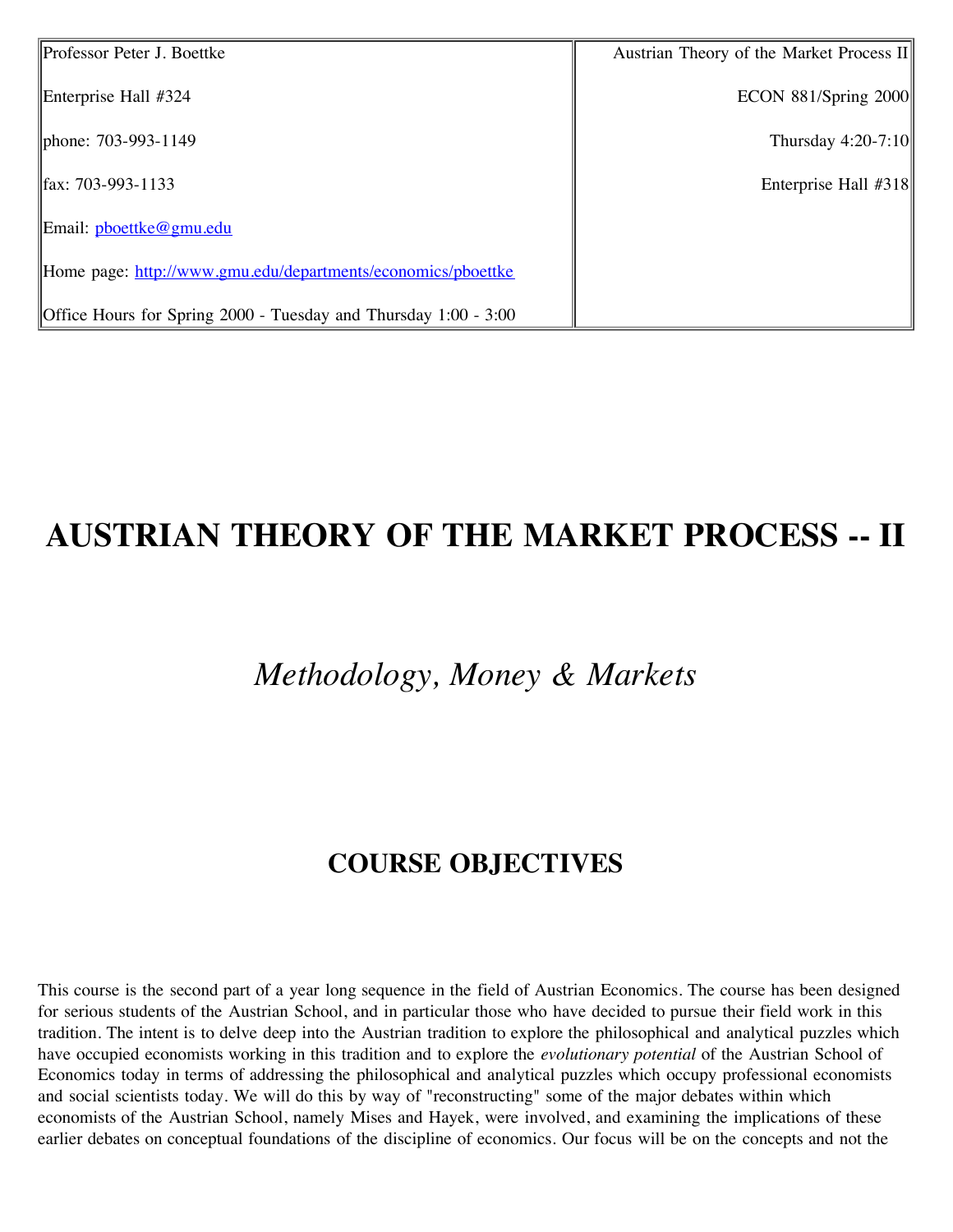personalities of the various individuals whose work we will be discussing. We want to "test" which ideas can withstand critical scrutiny and which ones cannot an d in this manner forge a theoretical tool-kit which will prove useful in our jobs as contemporary economists and political economists where we are called upon to aid in the understanding the nature and significance of market and social processes.

### **READING**

There are three required books for this course - Ludwig von Mises's *Human Action* (HA), F. A. Hayek's *Individualism and Economic Order* (I&EO), and Peter Boettke, ed., *The Elgar Companion to Austrian Economics* (ECAE). Each of these books have been ordered in their paperback editions. It is my expectation that students who are interested in Austrian Economics will want to be familiar with articles cited and discussed in class beyond these core texts.

## **GRADING**

The semester will be divided into 3 five week segments devoted to methodology, monetary theory and the trade cycle, and market process theories. At the end of each segment you will be given a take home exam consisting of 4 essay questions, which you will have 1 week to complete (typed). Each exam will be worth 100 points. By the end of the first month of class you will also have to propose a paper topic for the semester. By February 24, you will need to turn in a 1 page description of your proposed paper and a bibliography for my approval. By April 6, you will turn in the first draft of your paper for my comments/criticisms and we will meet individually during the following week to discuss your paper. The final draft of your paper will be due on May 15. The paper is worth 200 points. Your goal should be to have a paper worth submitting to a professional journal by semester end.

#### **COURSE SCHEDULE**

**DATE** LECTURE TOPIC READING ASSIGNMENT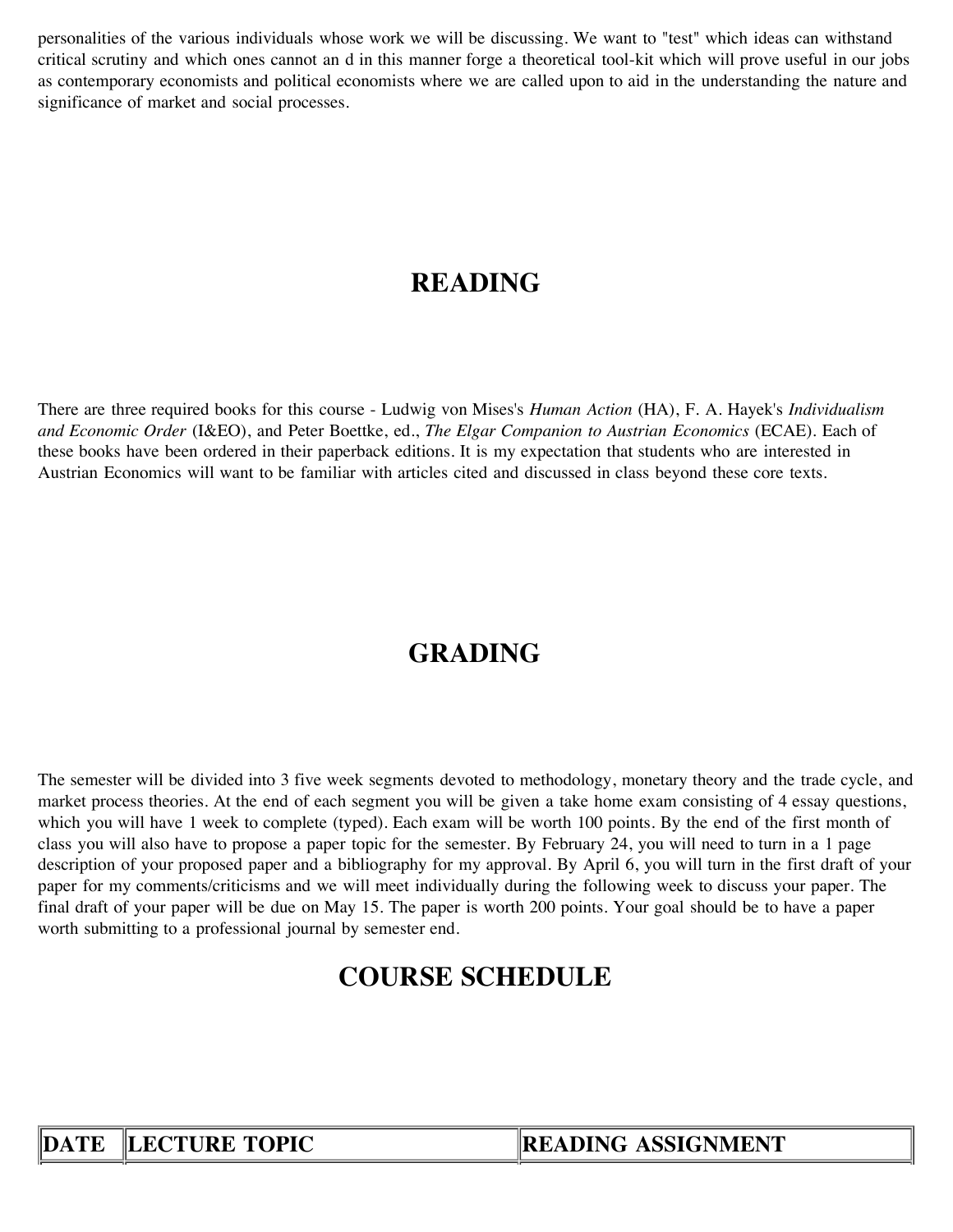| January<br>$\ 27, 2000\ $   | A. Introduction to the course                                                           | ECAE, chap. $1 \& 87$ .                  |
|-----------------------------|-----------------------------------------------------------------------------------------|------------------------------------------|
|                             |                                                                                         |                                          |
|                             | B. Is the Austrian School of Economics Unique?                                          |                                          |
| <b>February</b><br> 3, 2000 | Methodenstreit and the Austrian School: An Old<br>Skirmish or a Lingering Debate?       | HA, chap. 1-3.                           |
|                             |                                                                                         | I&EO, chap. 3.                           |
|                             |                                                                                         | ECAE, chap. 66, 71, 72, 73, 76, 77 & 78. |
| February<br> 10, 2000       | Hayek and Contemporary Debates in the Philosophy<br>of Science                          | I&EO, chap. 2.                           |
|                             |                                                                                         | ECAE, chap. 2-7.                         |
| February<br> 17, 2000       | Is Scientific Subjectivism a Coherent Position?                                         | HA, chap. 4-7.                           |
|                             |                                                                                         | ECAE, chap. 3, 9-11, & 13, 16 & 17.      |
| February<br> 24, 2000       | The Rhetorical and Interpretive Turn                                                    | ECAE, chap. 8.                           |
|                             |                                                                                         | HA, chap. 9, and 37-39.                  |
|                             |                                                                                         |                                          |
|                             | Hand-out first exam, due on March 2.                                                    |                                          |
| March 2,<br> 2000           | Monetary Theory and the Research Program of the<br><b>Austrian School of Economics</b>  | HA, chap. 8, 10, 11-13, & 17.            |
|                             |                                                                                         | ECAE, chap. 28-30, 36, & 58.             |
| March 9,<br>2000            | Capital and Interest Theory                                                             | HA, chap. 18-19.                         |
|                             |                                                                                         | ECAE, chap. 31 & 34.                     |
| 2000                        | March 16, NO CLASS - SPRING RECESS                                                      |                                          |
| 2000                        | March 23, Monetary Theory and the Trade Cycle: A Capital<br><b>Based Macroeconomics</b> | HA, chap. 20-21, 31.                     |
|                             |                                                                                         | I&EO, chap. 11.                          |
|                             |                                                                                         | ECAE, chap. 32, 53, 62 & 63.             |
| March 30,<br>2000           | Contemporary Business Cycle Research and the<br><b>Austrian School of Economics</b>     | ECAE, chap. 59-61, 68, 81-86.            |
|                             |                                                                                         |                                          |
|                             | Hand-out second exam, due April 6.                                                      |                                          |
| April 6,<br>2000            | Exchange and the Price Formation Process                                                | HA, chap. 8, 14-16, & 30.                |
|                             |                                                                                         | I&EO, chap. 2, 4-6.                      |
|                             |                                                                                         | ECAE, chap. 20-25., 49-51 & 54.          |
| April 13,<br>2000           | Monetary Calculation as the Basis for Social<br>Cooperation                             | HA, chap.25-26.                          |